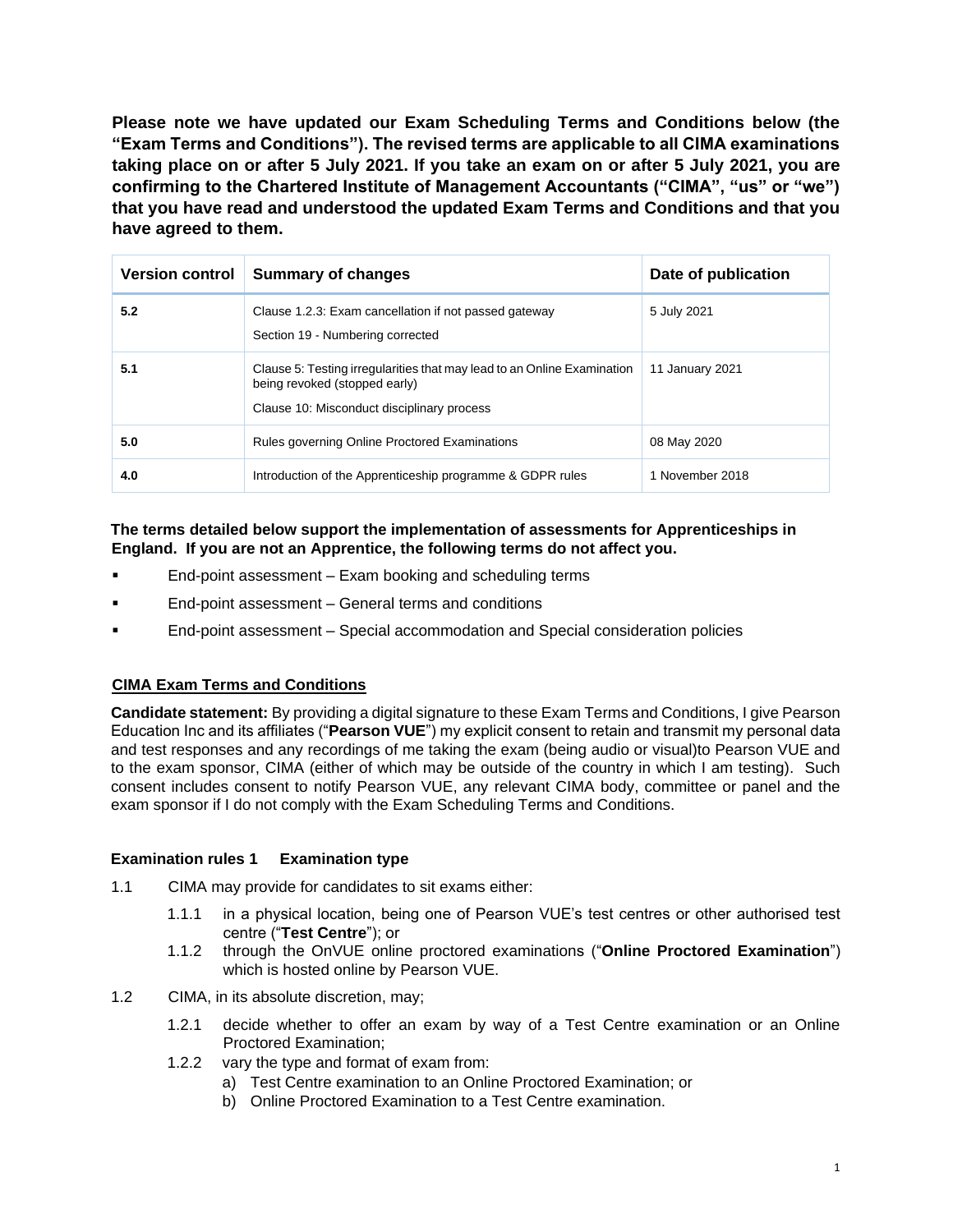Last updated 5 July 2021\_V5.2

provided that where a candidate has already booked an examination, CIMA shall use reasonable efforts to inform that candidate of the variation under this Clause 1.2.2 in writing, no less than 48 hours prior to the scheduled start time of the examination.

1.2.3 cancel your End-point assessment exam if we have not received confirmation of passing gateway from your training provider prior to CIMA's gateway deadline.

#### **2 Admission to the exam room**

- 2.1 The following Clause 2 applies only to exams conducted in a Test Centre. If you are taking an exam by way of an Online Proctored Examination, please refer to Cause 3 below.
- 2.2 Prior to taking the exam in a Test Centre, you will be required to
	- 2.2.1 review and agree to these Exam Terms and Conditions;
	- 2.2.2 review and acknowledge the contents of Pearson VUE's and CIMA's respective privacy notices (which provide information regarding the collection and use of your personal data);
	- 2.2.3 review and agree to Pearson VUE's [online policies;](https://home.pearsonvue.com/Documents/Online-Proctored/online-proctored-policies.aspx) and
	- 2.2.4 present identification.
- 2.3 You will be required to present two forms of identification. A current valid passport is recommended as your primary form of identification. Alternatively, you may use one of the following documents as a primary form identification: a photocard driving licence or government issued identification card.
- 2.4 Please note that in order to be accepted, these documents must have been issued in the country where you are being assessed e.g. a UK photocard driving licence will only be considered to be a valid form of identification if the Test Centre at which your exam will take place is located in the UK.
- 2.5 You will also be required to present a second form of identification with your full name and signature (e.g. a signed debit or credit card).
- 2.6 Your photograph will be taken and you will be asked to sign in at the Test Centre, using a digital device to capture a digital signature.
- 2.7 You should arrive at the Test Centre 15 minutes prior to the exam to allow time for you to be registered by the test administrators.
- 2.8 No personal items, including cellular or mobile phones, hand-held computers/personal digital assistants (PDAs) or other electronic devices, pagers, watches, wallets, purses, hats, bags, coats, books and notes ("**Personal Items**") are allowed in the testing room. You must store all Personal Items in a locker. Cell phones, pagers or other electronic devices must be turned off before storing them in a locker. Neither CIMA nor the Test Centre is responsible for lost, stolen, damaged or misplaced personal items.
- 2.9 Non-programmable calculators from a pre-approved list may be brought into the exam. For further information about which models are permitted please refer to [CIMA's calculator guidance.](https://connect.cimaglobal.com/general-info/day-exam) The guidance will be reviewed periodically (twice a year). It is your responsibility to ensure you adhere to the latest guidance.
- 2.10 Personal calculators must be presented to the test administrator prior to the exam.
- 2.11 Before you enter the testing room, the test administrator will provide you with an erasable noteboard and a marker. You may not remove these items from the testing room at any time during the exam, and you must return them to the test administrator after the exam.
- 2.12 You must not write on the erasable noteboard until after the exam has been started. If you fill your noteboard during the exam, raise your hand and the test administrator will bring you a new one.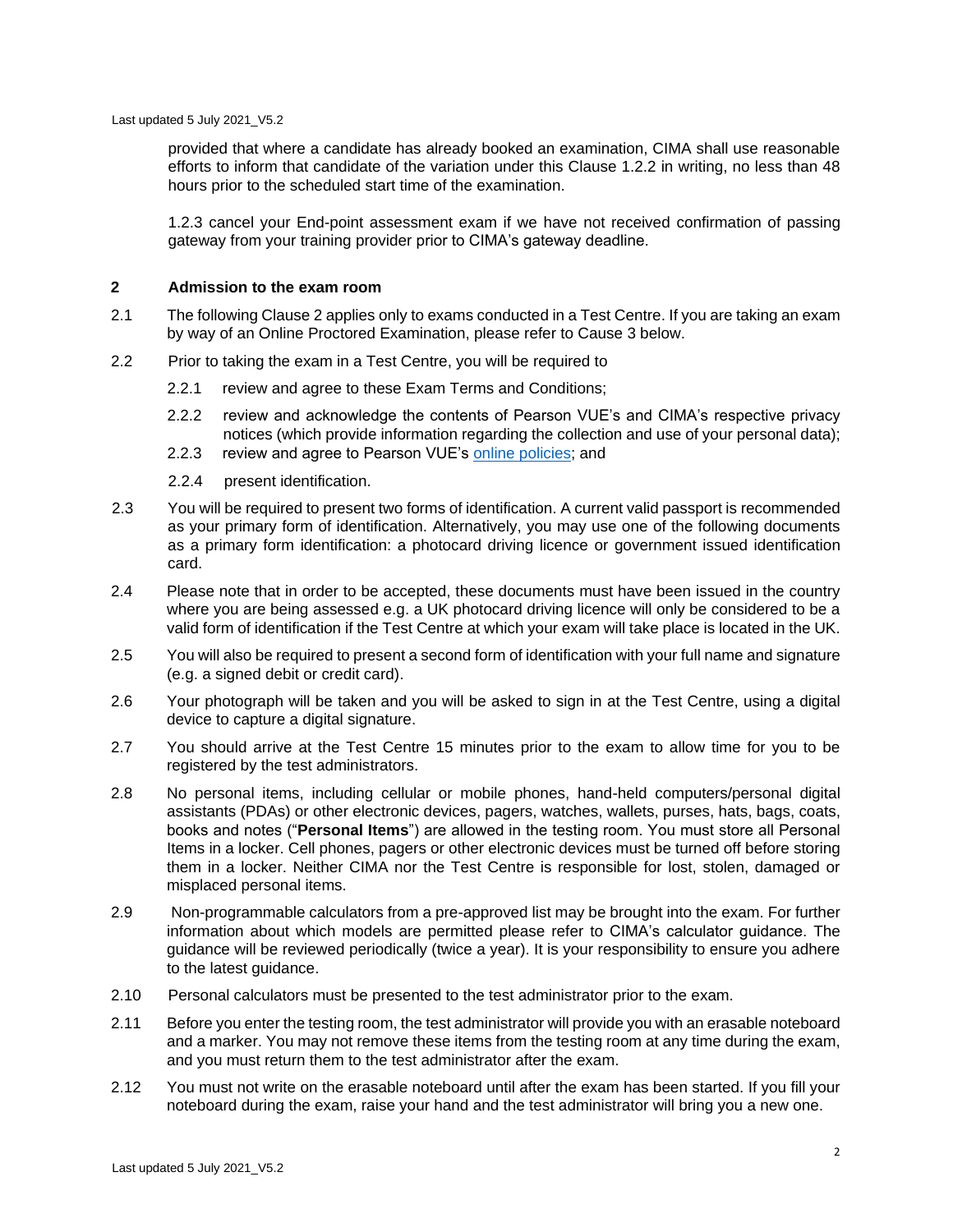2.13 The test administrator will log you in to your assigned workstation, verify that you are taking the intended exam and start the exam. Please remain in your assigned seat until escorted out by a test administrator.

## **3 Online Proctored Examinations**

- 3.1 The following Clause 3 applies only to Online Proctored Examinations. If you are taking an exam in a Test Centre, please refer to Clause 2 above.
- 3.2 To complete an Online Proctored Examination, you will log on to a test platform through the internet to take your test and you will be monitored by way of audio and visual recording during your entire testing session in real-time so that your face, voice, desk and exam workspace will be captured. The recording and any resulting images are for the purposes of test security and the integrity of the testing process.
- 3.3 Before taking the exam, you must successfully run a systems test on the computer or laptop that you will use in the exam. The minimum system requirements can be found on this page. If your computer or laptop fails the system test and you proceed with taking the exam, you may forfeit any right to a refund of your exam fee.
- 3.4 An automated check-in process is used for Online Proctored Examinations during which you will be required to:
	- 3.4.1 review and agree to these Exam Terms and Conditions;
	- 3.4.2 review and acknowledge the contents of Pearson VUE's [\(](https://aicpa-my.sharepoint.com/personal/hmatthews_aicpa_org/Documents/Documents/Helen%20Matthews/Apprenticeships/Handbook%20review%20july%2019/()[http://www.pearsonvue.com/privacy\)](http://www.pearsonvue.com/privacy) and CIMA's respective privacy notices (which provide information regarding the collection and use of your personal data);
	- 3.4.3 review and agree to Pearson VUE's [online policies;](https://home.pearsonvue.com/Documents/Online-Proctored/online-proctored-policies.aspx)
	- 3.4.4 upload a photo you've taken of yourself; and
	- 3.4.5 share your identification documents on camera.
- 3.5 Images of your IDs will be used for the purpose of ID validation through the use of ID authentication protocols. Pearson VUE will use the ID authentication protocols in conjunction with biometric facial comparison technology to authenticate your identity. You understand and agree that Pearson VUE may use facial comparison technology for the purpose of verifying your identity during the testing session by comparing your facial image to that presented on your ID and to your facial images captured during the testing session. You will be met by your remote invigilator, or "greeter", within 10 minutes of logging on to your exam.
- 3.6 You will be required to present a valid form of identification. A current valid passport is recommended as your primary form of identification. Alternatively, you may use one of the following documents as a primary form identification: a photocard driving licence or government issued identification card.
- 3.7 Please note that in order to be accepted, these documents must have been issued in the country where you are being assessed e.g. a UK photocard driving licence will only be considered to be a valid form of identification if your exam will take place in the UK.
- 3.8 You must start your test within the exam window precisely 30 minutes before and up to 15 minutes after the specific appointment time. You must complete the check-in process before the scheduled start time of your exam. Failure to do so may mean that you are prevented from taking the exam and you may forfeit any right to a refund of your exam fee.
- 3.9 To ensure exam security, candidates taking an Online Proctored Examination will be monitored via their webcam and microphone using an invigilator. The audio and video of exam sessions may also be recorded for security and verification purposes post examination. An invigilator is live person (provided by Pearson VUE) who is located at a different location from the candidate. The invigilator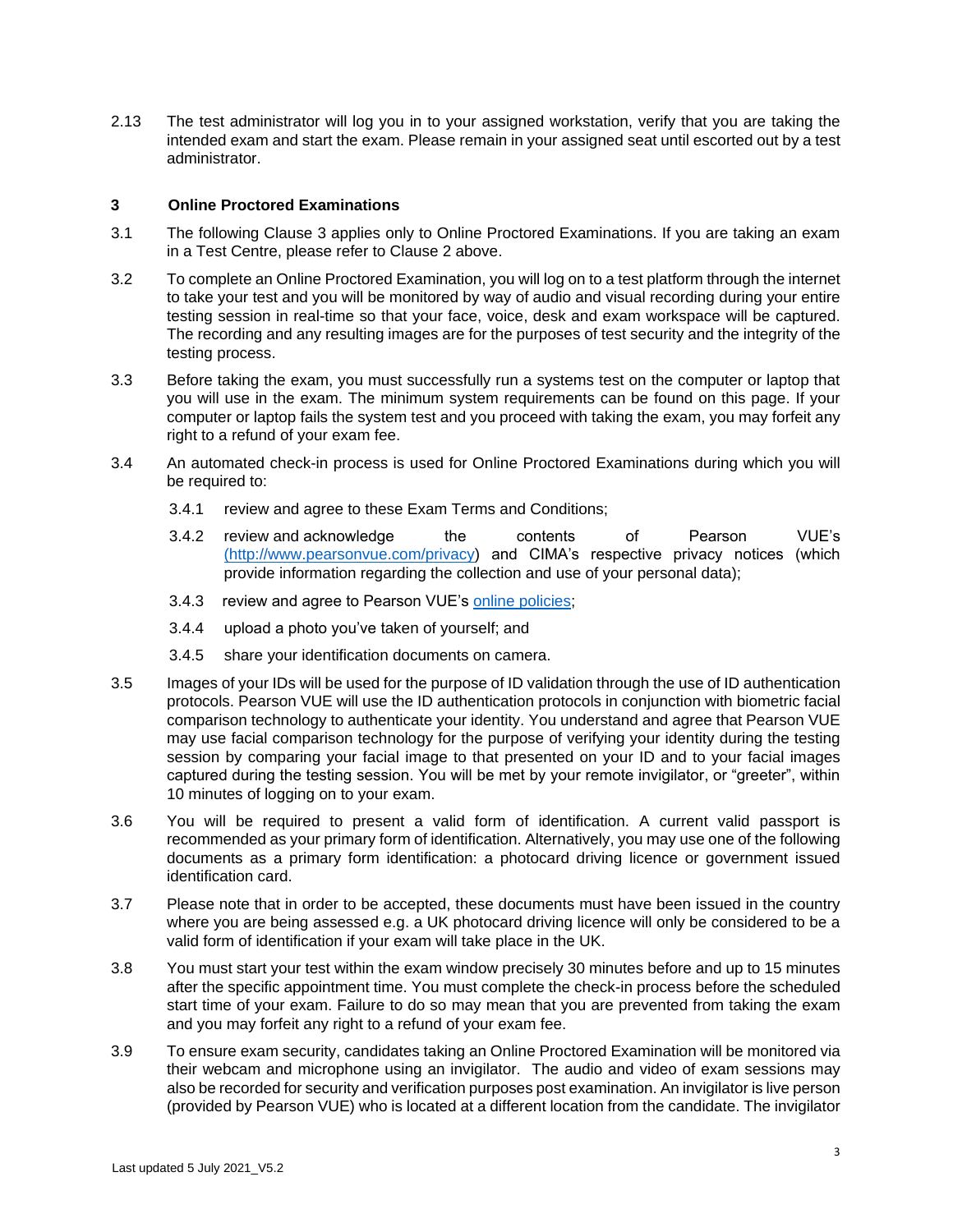may carry out security checks to ensure the right candidate is sitting the exam and will monitor the candidate for the duration of the exam.

- 3.10 You can take an online proctored examination at home or in your office. You will need a well-lit, quiet space. Wherever you test, you should be in a walled room, with a closed door and without distractions or interruptions. No one else is permitted in the room with you while you are testing (other than as may be required for the automated check-in process if you are a minor – for more details on this, please refer to clause 19 – Parental/guardian consent).
- 3.11 To ensure the examination is carried out with integrity, you may be asked by the invigilator to share your computer screen using technology software provided by CIMA and/or its affiliates.
- 3.12 Before starting your exam, close all programs, applications and websites unless instructed to open them by the invigilator for the purpose of taking the exam.
- 3.13 To ensure a high level of security throughout your testing experience, you will always be monitored. Both audio and video will be recorded.
- 3.14 You must comply with all instructions given to you by a remote invigilator. If the remote invigilator suspects any suspicious activity or the use of unauthorized materials, they may ask you questions about it and/ or ask to see your testing area.
- 3.15 You will need access to a computer or laptop with webcam facility and audio and video connections as well as a secure internet connection to complete an online proctored examination.
- 3.16 You must make sure that only you will be recorded during your testing session and that no one else will be physically in the room where you are testing and that no one speaks to you during your testing session. If at any time during an online proctored examination another person enters the exam workspace or if another person's voice is detected on the audio recording your testing session may be immediately terminated and the test stopped. If this occurs, you will not receive a test refund or be credited for any portion of the test fee.
- 3.17 Non-programmable calculators from a pre-approved list may be used during your exam. For further information about which models are permitted please refer to CIMA's calculator guidance. The guidance will be reviewed periodically (twice a year). It is your responsibility to ensure you adhere to the latest guidance.
- 3.18 You will be provided with an onscreen whiteboard for online proctored examinations. You must not write on the whiteboard until after the exam has been started.
- 3.19 CIMA may share your exam responses with anti-plagiarism software third parties for the purpose of detecting plagiarism.
- 3.20 Where CIMA have decided that exams are to be carried out by way of Online Proctored Examinations, CIMA will use reasonable endeavours to ensure the Online Proctored Examination service is available during a specified time and that the information provided through that system is accurate and complete.
- 3.21 Note that Online Proctored Examinations are not available in mainland China, Japan, Slovakia, South Korea and OFAC-sanctioned countries. Accordingly, candidates in mainland China, Japan, Slovakia, South Korea and OFAC-sanctioned countries will not be able to sit a CIMA exam until CIMA have decided to make the exam available by way of a Test Centre.
- 3.22 The following clause supplements CIMA's privacy policy (which can be found on our website at [https://www.cimaglobal.com/Privacy-Policy/\):](https://www.cimaglobal.com/Privacy-Policy/)
- 3.23 If you sit an online proctored examination, the examination will be provided through Pearson VUE's online proctoring platform (as CIMA's designated service provider for such services) and personal information obtained through such process will be processed by Pearson VUE as a data processor (for and on behalf of CIMA) and shared with CIMA, as data controller of such information.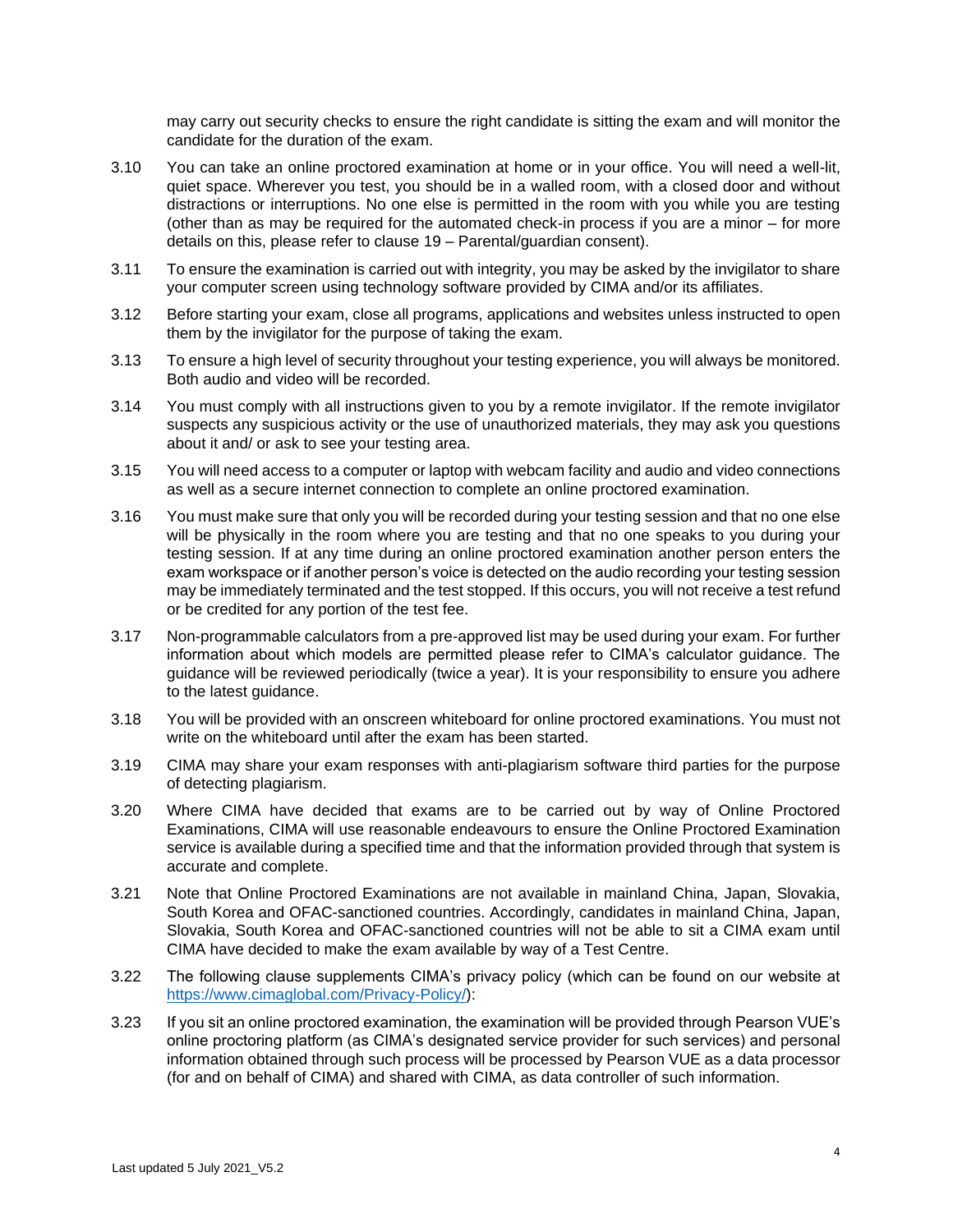### *Categories of personal data & Lawful basis*

Below we have set out the categories of personal data collected as part of the online proctored examination process, the legal basis we rely on to process the data and why we process the data:

• Contact information of our candidates and (as the case may be) contact information relating to the candidate's parent or legal guardian. Contact information may include a name, surname, username, telephone number, address and email address.

We process this personal data for identity verification purposes and as part of the overall examination management process, on the basis of the performance of our contract with you in providing the examination. Alternatively, we may process this data on the basis of our legitimate interests in providing our services to you or on that the basis that you or your parent or legal guardian (as the case may be) have consented to the processing.

• Identity documentation which may include a passport, photocard driving licence or other government issued identification card.

We process this personal data for identity verification purposes and as part of the overall examination management process, on the basis of the performance of our contract with you in providing the examination. Alternatively, we may process this data on the basis of our legitimate interests in providing our services to you or on that the basis that you or your parent or legal guardian (as the case may be) have consented to the processing.

• Visual images, audio recordings and video recordings.

We process this personal data for identity verification purposes and as part of the overall examination management process including compliance with our examination terms and conditions, test marking, incident resolution and fraud detection/prevention as well as for test security and integrity of the testing process, Such personal data is processed on the basis of the performance of our contract with you in providing the examination. Alternatively, we may process this data on the basis of our legitimate interests in providing our services to you or on that the basis that you or your parent or legal guardian (as the case may be) have consented to the processing.

For more information on how Pearson VUE processes your personal data when you sit an online proctored examination, please see their privacy policy which can be found on their website at <https://home.pearsonvue.com/Legal/Privacy-and-cookies-policy.aspx>.

### **4 Exam confidentiality**

- 4.1 The exam is confidential to CIMA and is protected by law. It is made available to you, the candidate, solely for the purpose of being assessed by CIMA. You are expressly prohibited from disclosing, publishing, reproducing or transmitting this assessment, in whole or in part, in any form or by any means, written, electronic or mechanical, to another person including any other candidates or any tutor, for any purpose without the prior express written permission of CIMA.
- 4.2 To maintain the integrity of the exam, if exam content is divulged to you directly or indirectly before, during or after sitting your exam, it is your responsibility to report this to CIMA immediately.
- 4.3 You understand that if a Non-Disclosure Agreement is presented to you before the exam, you must agree to its terms and conditions within the specified time limit in order to take the exam, any such Non-Disclosure Agreement to be deemed to form part of these Exam Terms and Conditions.

### **5 During the exam**

5.1 Before the assessment, you will be given a short tutorial to complete which will allow you to practise submitting answers to the various question types you might see. You will also be shown how to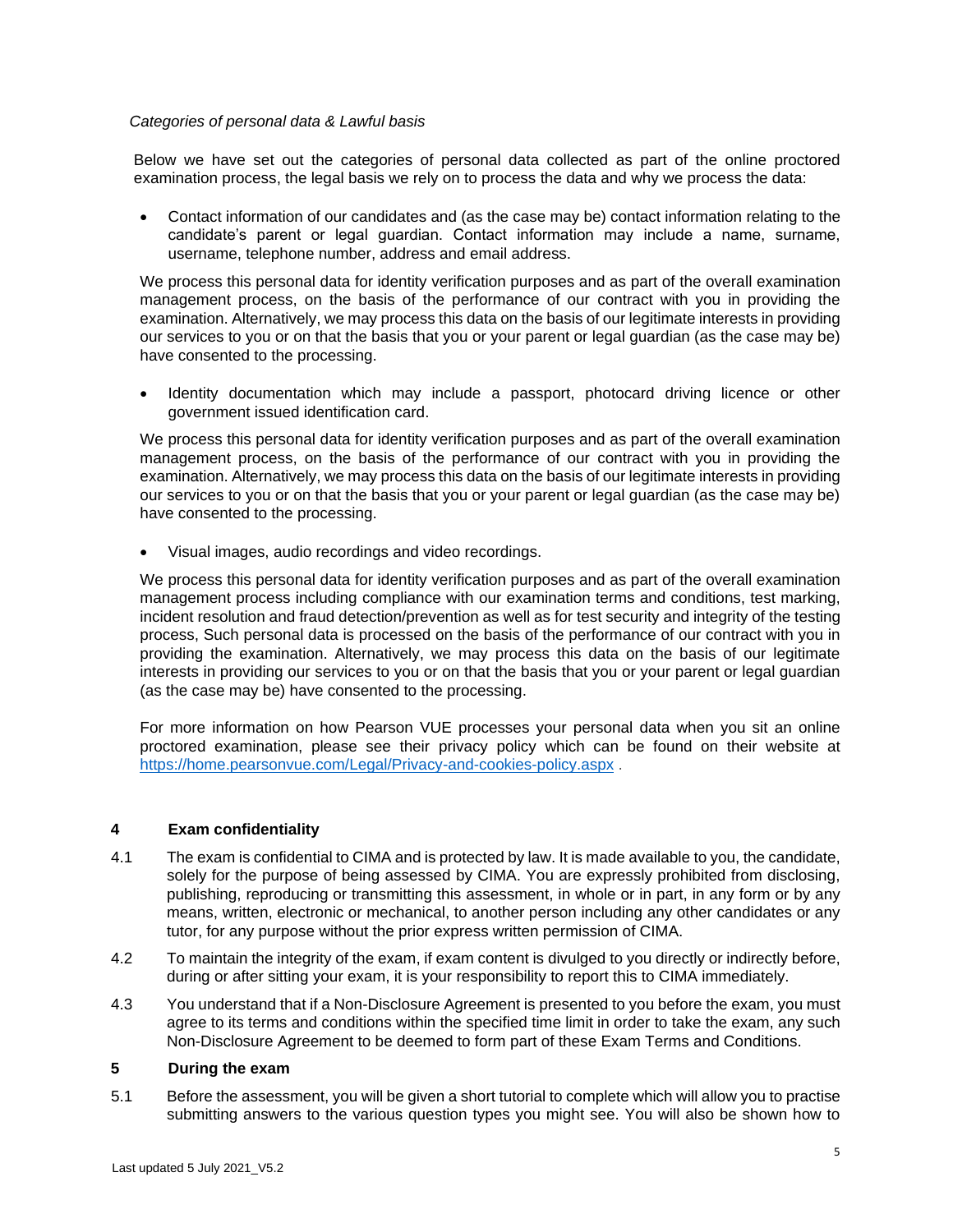navigate the exam and access the calculator and any maths tables that are available to you onscreen during the assessment.

- 5.2 Eating, drinking, chewing gum, smoking and making noise that creates a disturbance are prohibited during the exam.
- 5.3 Disruptive conduct during exams will not be permitted. The test administrator has the right to terminate the exam of any candidate whose behaviour is disruptive and, where that candidate is in a Test Centre, to have the candidate escorted from the exam room.
- 5.4 You must comply with all instructions given to you by any test administrator or remote invigilator.
- 5.5 In a Test Centre examination:
	- 5.5.1 if you take an unscheduled break at any time, the exam timer will not be stopped. The test administrator will set your workstation to the break mode, and you will take your ID with you when you leave the room. The test administrator will check your ID before you return to your seat and will then restart your exam;
	- 5.5.2 while you are taking a break (whether scheduled or unscheduled), you are NOT allowed access to Personal Items other than medication or food required at a specific time and with the approval of the test administrator;
	- 5.5.3 you must leave the testing room for all breaks. You may be fingerprinted or have your palm vein pattern captured when you leave the testing room and again before you re-enter the testing room. The test administrator will restart the exam for you when you return;
	- 5.5.4 if you encounter any difficulties during the exam, for example, computer hardware or software issues, noise or other disturbances, then you must notify the test administrator or remote invigilator immediately. If you do not do this, then CIMA may not be able to verify that such circumstances occurred and therefore may not accept a request for special consideration at a later date;
	- 5.5.5 if you have other questions or concerns, raise your hand and the test administrator or remote invigilator will assist you as long as other candidates are not disturbed. The test administrator or remote invigilator cannot answer questions related to exam content;
	- 5.5.6 to ensure a high level of security throughout your testing experience, you will be monitored at all times. Both audio and video will be recorded.
- 5.6 During an Online Proctored Exam:
	- 5.6.1 scheduled or unscheduled breaks are not permitted during your exam and you are not permitted to leave the room in which you are sitting your exam;
	- 5.6.2 you may notify the remote invigilator as necessary via the contact function available.
	- 5.6.3 you can use the chat function to communicate with the proctor; please note that the proctor cannot answer questions relating to the exam content;
	- 5.6.4 if you experience a technical issue during your online proctored exam appointment and cannot resume your session after you have met with the proctor, Pearson VUE will automatically log a case on your behalf or you may contact Pearson VUE's [CIMA-specific](https://home.pearsonvue.com/cima/contact) [Contact Centre Team.;](https://home.pearsonvue.com/cima/contact)
	- 5.6.5 you will be monitored at all times to ensure a high level of security throughout your testing experience. Both audio and video will be recorded. You should not move your webcam once the testing session has started, unless asked to do so by the proctor.
	- 5.6.6 you must wear suitable clothing (hats or hoodies are not permitted);
	- 5.6.7 water in a clear container is allowed. Food, alcohol, chewing gum and smoking are **not** permitted.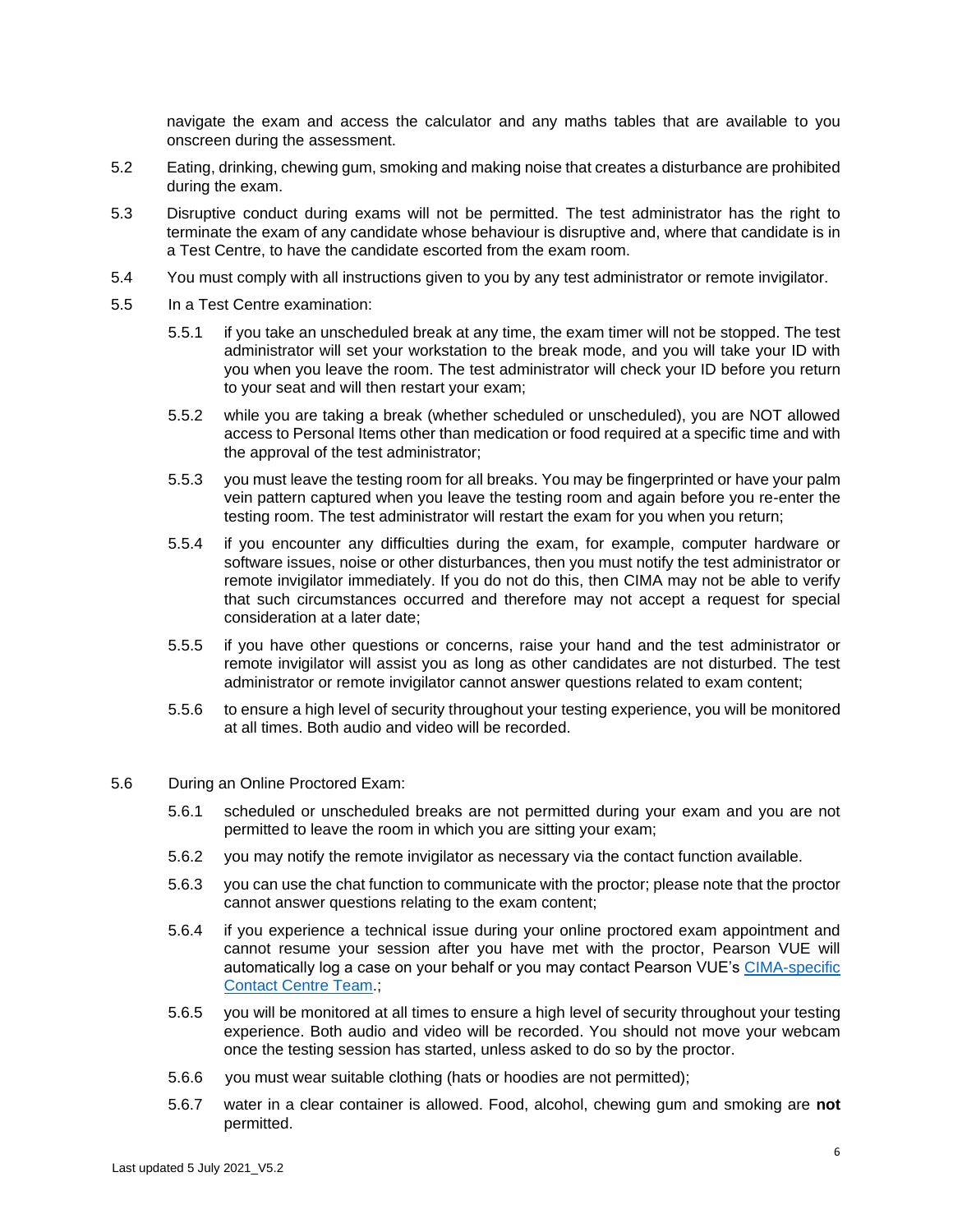- 5.6.8 your exam may be revoked (stopped), without warning if the proctor sees any testing irregularities during the checking in process or during your exam. Testing irregularities include;
	- 5.6.8.1 Using a mobile phone for non-technical issues
	- 5.6.8.2 Accessing a pen, pencil and/or paper i.e using or having these items visible within your testing area
	- 5.6.8.3 Accessing any other unauthorised materials including note pads, textbooks, revision notes electrical devices and additional monitors (screens).
	- 5.6.8.4 Moving out of webcam view for any reason
	- 5.6.8.5 Someone entering your testing environment.
	- 5.6.8.6 Leaving your testing environment; moving away from your testing desk area, standing up and/or walking around
- 5.6.9 mumbling or speaking out loud may lead to a warning, if the behaviour persists your exam may be revoked.
- 5.6.10 your exam may be revoked early for technical reasons. For example, if the webcam is not working or exam cannot be launched due to technical issues with your computer or internet connection.
- 5.6.11 if your exam is revoked for any of the reasons specified in clause 5 (with the exception of experiencing technical difficulties), your exam fee will be forfeited. You will not be eligible for a refund or special consideration.

### **6 Completing the exam**

- 6.1 After you finish the exam, you may be asked to complete an optional, onscreen evaluation.
- 6.2 After completing the exam or the evaluation in a Test Centre, raise your hand. The test administrator will come to your workstation and ensure your exam has ended properly.
- 6.3 You should return the erasable noteboard and pen to the test administrator if testing within an exam room. Do not leave these items at your testing workstation.
- 6.4 After completing the exam or the evaluation through an Online Proctored Examination, you may notify the remote invigilator via the contact function available and await further instruction.

### **7 After the exam**

- 7.1 On leaving the exam room, the test administrator may issue a confirmation that you have completed the exam. For candidates taking an objective test, this confirmation may also contain a preliminary result. A verified exam result will usually be issued within 48 hours of taking the exam and can be accessed via your MY CIMA account.
- 7.2 You may not remove copies of exam questions and answers from the Test Centre and may not share or discuss the questions or answers seen to another person including other candidates or tutors, at any time after your exam.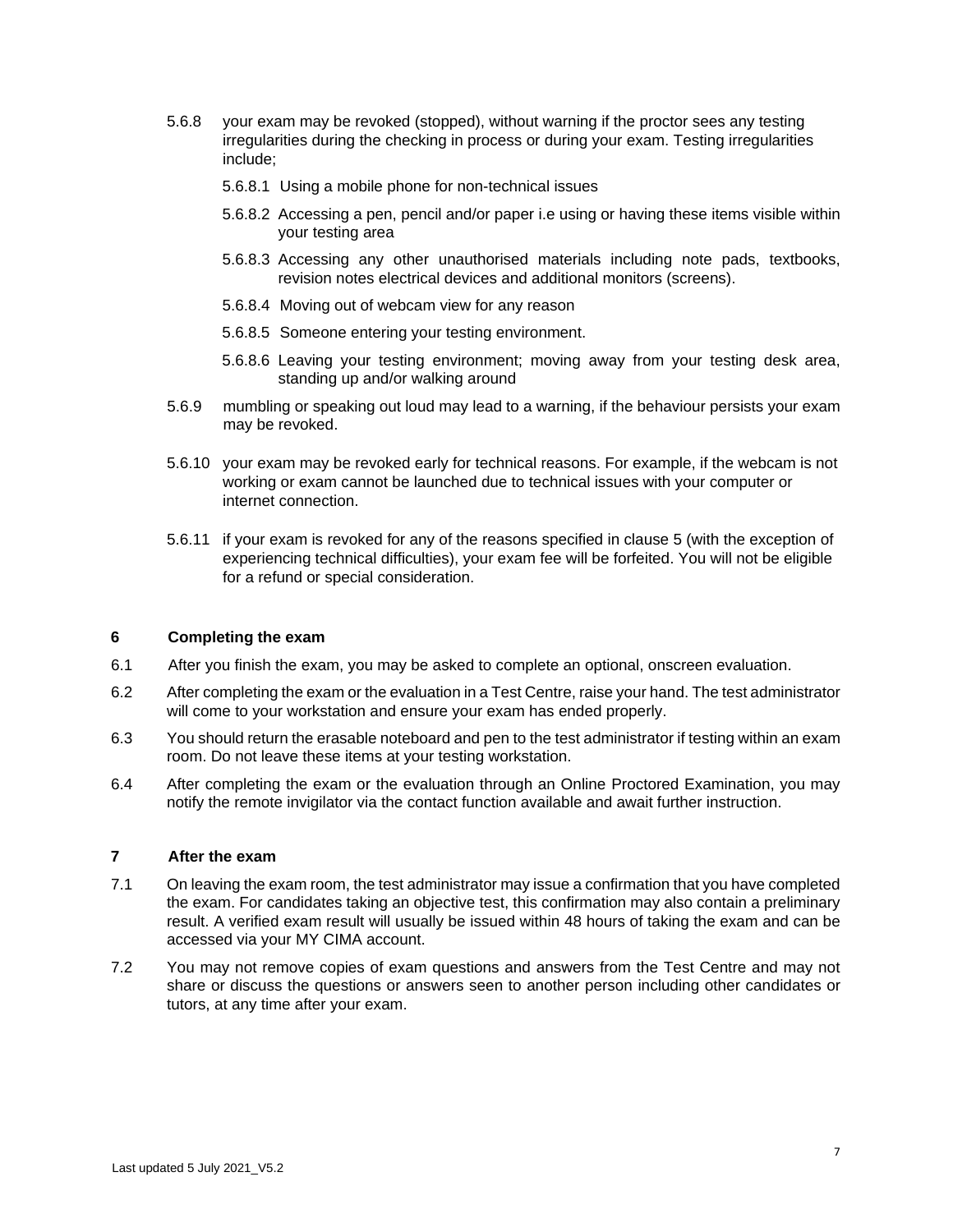## **8 Your privacy**

- 8.1 Your exam results will be encrypted and transmitted to Pearson VUE and CIMA. The Pearson VUE Privacy Policy Statement provides additional information regarding this which you can obtain by visiting the Pearson VUE Web site [\(www.pearsonvue.com/privacy\)](http://www.pearsonvue.com/privacy) or by contacting a Pearson VUE Call Centre.
- 8.2 CIMA complies with the General Data Protection Regulation and UK Data Protection Act 2018 and will process your personal data in accordance with our [Privacy Policy.](https://www.cimaglobal.com/Privacy-Policy/)
- 8.3 Accordingly, by proceeding to take an exam under these Exam Terms and Conditions and irrespective of whether such exam is in a Test Centre or an Online Proctored Examination, you acknowledge your personal data will be processed in accordance with Pearson VUE's and CIMA's privacy notices (as set out above).

## **9 Breach of Exam Terms and Conditions and misconduct**

- 9.1 If you breach these Exam Terms and Conditions, CIMA reasonably believes you may have breached these Exam Terms and Conditions or CIMA reasonably believes there have been Testing Irregularities or Unfair Practices in respect of you (including, in respect of Testing Irregularities, where CIMA cannot confirm your direct involvement in any breach):
	- 9.1.1 your exam may not be marked and your exam result may be withheld and/or invalidated;
	- 9.1.2 further disciplinary action may be taken against you; and
	- 9.1.3 your exam fee will be deemed to have been forfeited.
- 9.2 For the purposes of this Clause 9, Testing Irregularities are events, incidents or patterns which may affect an individual candidate or multiple candidates and cause CIMA to question the validity of an exam result and suggest one or more of the following may have occurred (or another similar irregularity):
	- 9.2.1 possible exposure by the candidate (whether deliberately or otherwise) to confidential exam content;
	- 9.2.2 unusual answer patterns;
	- 9.2.3 unusual score changes; and
	- 9.2.4 inconsistent performance on different parts of the exam or compared to prior exam performance.
- 9.3 Unfair Practices include, but are not limited to:
	- 9.3.1 cheating or tampering with any computer used for exam purposes;
	- 9.3.2 falsifying results;
	- 9.3.3 tampering with results to enable false certification;
	- 9.3.4 disclosing, publishing, reproducing or transmitting exam content, in whole or in part, in any form or by any means to another person.

### **10 Misconduct disciplinary process**

- 10.1 In the event that a case of misconduct is raised against you, whether due to a breach or potential breach of the Exam Terms and Conditions, suspected Testing Irregularities, Unfair Practices or otherwise, in addition to the consequences referred to in Clause 9.1:
	- 10.1.1 your case will be referred to one or more of CIMA's governance committees, the Review Panel and/or Appeals Panel<sup>1</sup>;
	- 10.1.2 your case may be subject to the [CIMA's Exam Standards Investigation Procedure](https://www.cimaglobal.com/Studying/Exams/Exam-policies/)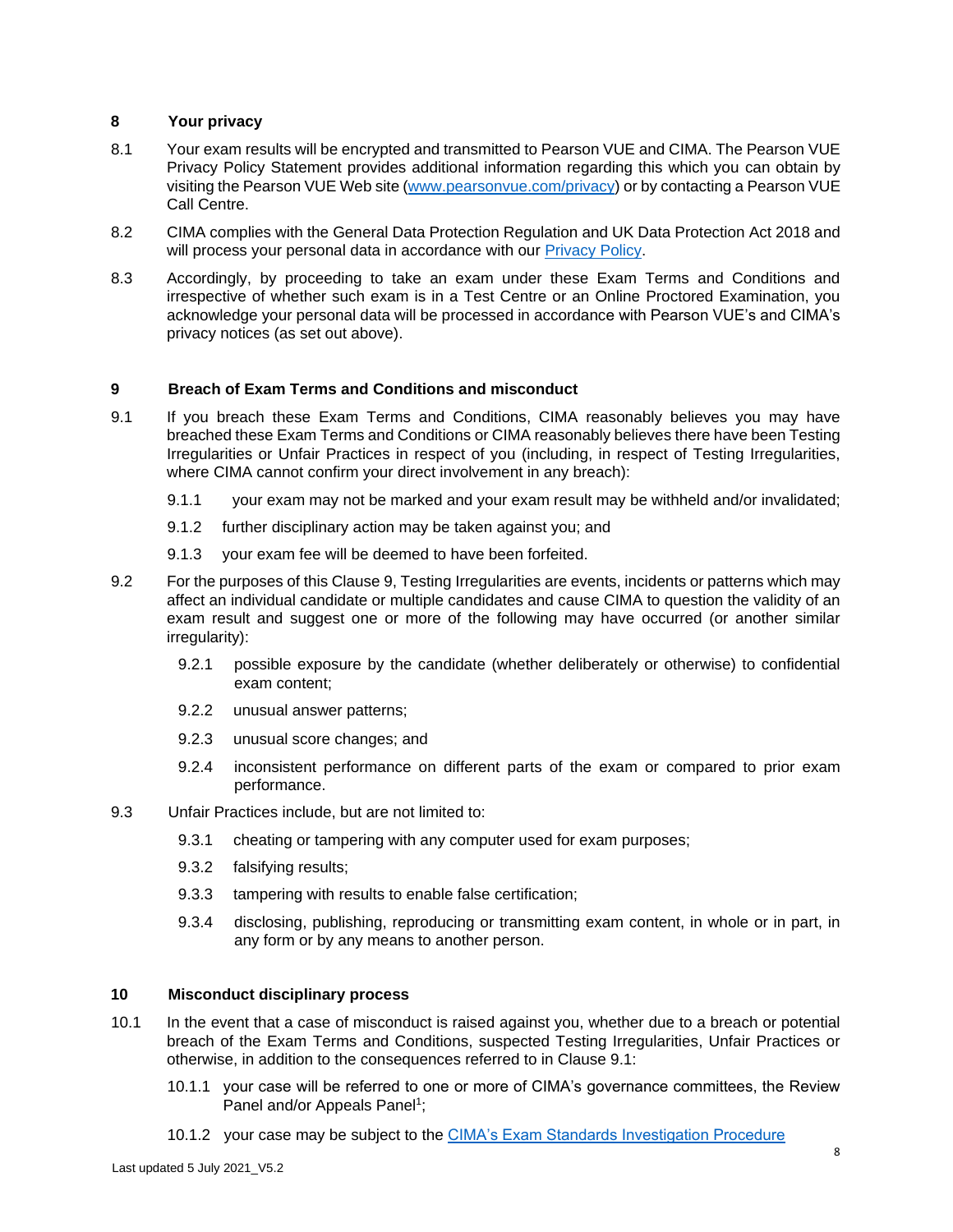- 10.1.3 if you are a registered CIMA student, the Review Panel and/or the Appeals Panel may refer your case to CIMA'[s](https://www.cimaglobal.com/Professionalism/Conduct/) [Professional Conduct department](https://www.cimaglobal.com/Professionalism/Conduct/) [f](https://www.cimaglobal.com/Professionalism/Conduct/)or further investigation and disciplinary action;
- 10.1.4 if you are not a registered CIMA student, your CIMA apprenticeship status may be withdrawn and, if you are a registered CIMA student, member or apprentice, your CIMA student, CIMA member or CIMA apprentice status may be withdrawn.
- 10.2 In the case of End-point assessments, the Institute of Apprenticeships, External quality assurance agency (EQA) and apprentice's employer and tuition provider may also be notified of misconduct cases.

## **11 Appeals process**

In the event that your exam result is invalidated or withheld due to misconduct or suspected misconduct and you wish to appeal this decision, you will be given the opportunity to put forward your case in writing to the Appeals Panel and/or CIMA's Professional Conduct team.

### **12 Enquires about results**

If you believe your exam result does not reflect your performance, you may submit a results enquiry via the CIMA Contact Centre. CIMA's results enquiry service includes a check of all processes and procedures leading to the issue of the result. The service does not include a review of the original marking.

## **13 Challenges to exam results**

- 13.1 CIMA's results process is overseen by CIMA's governance Committee the CGMA Examination Board.
- 13.2 The Governance Committee's role includes, for each examination session, to endeavour to ensure due process has been followed and all necessary quality assurance checks have been carried out during the marking process to ensure accurate and reliable results.
- 13.3 CIMA does not accept challenges to human marked results once they have been approved by the Governance Committee.
- 13.4 For autoscored exams, a candidate may request that their exam result be verified by a human to ensure the automated scoring process was applied accurately and consistently in the individual case. Please be aware this process is not a re-mark and CIMA will not accept requests for remarking based on academic judgement.
- 1.1 If you feel your exam performance was adversely affected by mitigating circumstances, please refer to the guidance issued [in CIMA's special consideration policy.](http://www.cimaglobal.com/Studying/plan/Scheduling-your-exam/Exam-policies/) Please note an application for special consideration must be received by the specified deadline and before your exam results are published.

<sup>1</sup>CIMA's governance committees, the Review Panel, Appeals Panel and the CGMA examination Board have oversight of all examination policies, ensuring all policies and processes are applied consistently and fairly to all candidates. CIMA's **[charter,](http://www.cimaglobal.com/Members/Members-handbook/Charter-byelaws-and-regulations/) [byelaws and regulations](http://www.cimaglobal.com/Members/Members-handbook/Charter-byelaws-and-regulations/)** [re](http://www.cimaglobal.com/Members/Members-handbook/Charter-byelaws-and-regulations/)gulate the conduct of CIMA's governance committees, its members and students.

### **14 Subject access rules**

You acknowledge that, to maintain the standards of CIMA's examinations process, exam scripts and work submitted as part of your End- point assessment are exempted from subject access rules. CIMA is under no obligation to allow candidates access to original examination scripts, assessment evidence or copies thereof.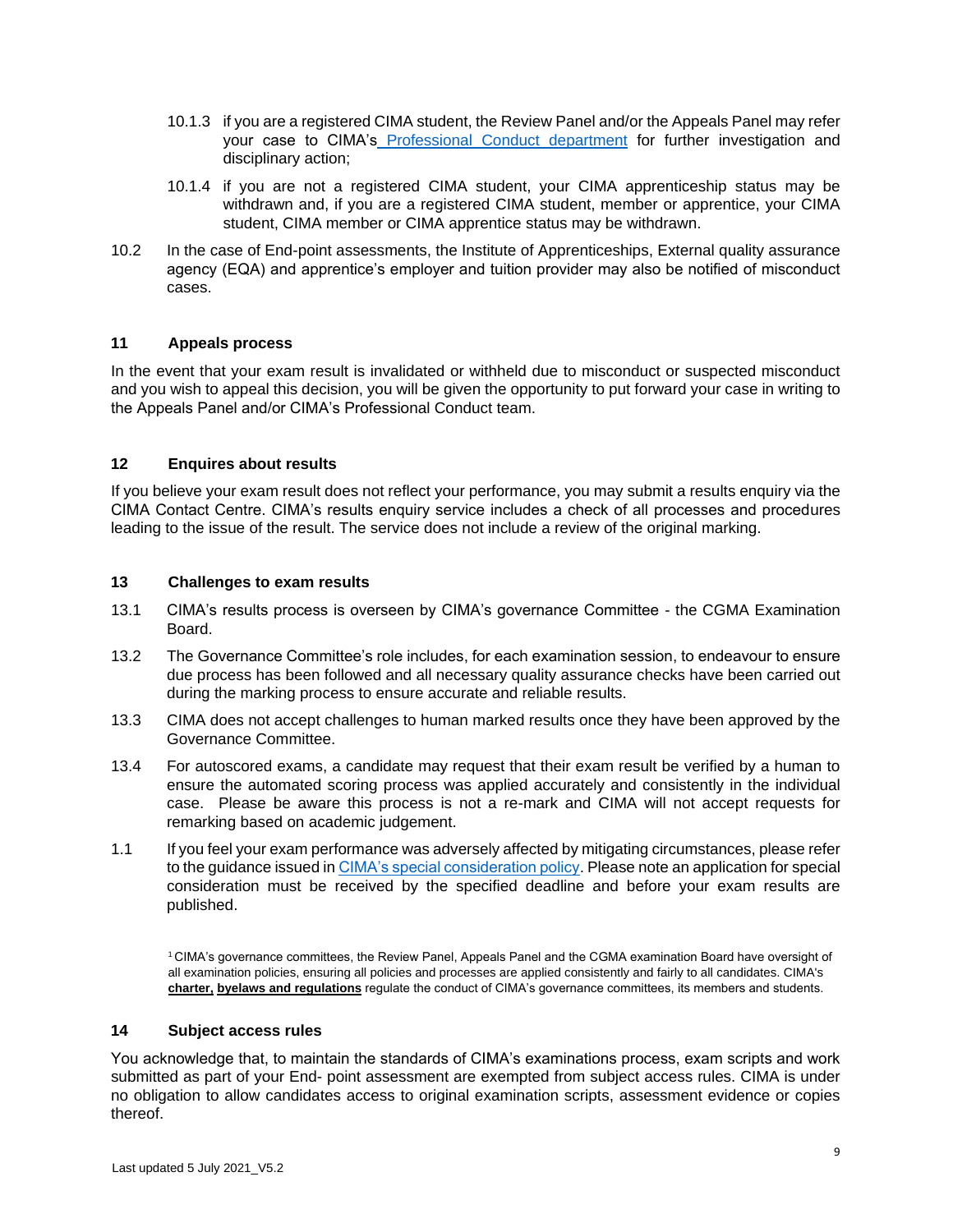## **15 Bookings, reschedules, cancellations and refunds**

- 15.1 Additional terms and conditions that apply for bookings, reschedules, cancellations and refunds in respect of objective tests and case study exams are set out below.
- 15.2 In certain circumstances, CIMA may alter the duration in which booking and rescheduling exams can take place. This will be notified in advance on the CIMA website.

|                           | <b>Objective tests</b>                                                                                                                                                                                                                                                                                                                                                                                                                                                                                                                                                                                                 | Case study exams                                                                                                    |
|---------------------------|------------------------------------------------------------------------------------------------------------------------------------------------------------------------------------------------------------------------------------------------------------------------------------------------------------------------------------------------------------------------------------------------------------------------------------------------------------------------------------------------------------------------------------------------------------------------------------------------------------------------|---------------------------------------------------------------------------------------------------------------------|
| <b>Bookings</b>           | days before the scheduled exam.                                                                                                                                                                                                                                                                                                                                                                                                                                                                                                                                                                                        | Objective tests can be booked up to 2 Case study exams can be booked up to 2<br>weeks before the exam window opens. |
| <b>Reschedules</b>        | Objective tests can be rescheduled<br>up to 2 days before the scheduled<br>exam.                                                                                                                                                                                                                                                                                                                                                                                                                                                                                                                                       | Case study exams can be rescheduled if<br>the exam registration is open.                                            |
| Refunds/<br>Cancellations | Exams can be cancelled if exam registration is open.<br>If the candidate has paid Pearson VUE for the exam using a credit card and that<br>candidate wishes to cancel an exam rather than reschedule, then a refund will<br>be made to the credit card used to make the payment.<br>No refunds for cancelled exams within 48 hours of the exam booking. This<br>includes circumstances where the booking window has been extended to within<br>48 hours of a potential exam sitting.<br>If exam entry is closed, refunds for cancellations will be made in exceptional<br>circumstances, subject to CIMA's discretion. |                                                                                                                     |

# **16 End Point Assessment – bookings, reschedules, cancellations and refunds**

Additional terms and conditions that apply to Level 4 and Level 7 End-point assessments for apprentices are set out in the table below:

|                           | Role simulation exam (Level 4)                                                                                                                              | Reflective statement and portfolio/<br><b>Project report</b>                 |
|---------------------------|-------------------------------------------------------------------------------------------------------------------------------------------------------------|------------------------------------------------------------------------------|
| Registration window       | months in advance of the scheduled on demand (all year round).<br>exam date.                                                                                | Exam registration window opens 6 Completed assessments can be submitted      |
| <b>Bookings</b>           | weeks before the exam window submitted together.<br>opens.                                                                                                  | Exam registration window closes 2 Reflective statement and portfolio must be |
| <b>Reschedules</b>        | charge if the exam registration is<br>open.                                                                                                                 | Exams can be rescheduled free of Final submissions cannot be withdrawn.      |
| Refunds/<br>Cancellations | Exams can be cancelled free of N/A<br>charge if exam registration is open.<br>No refunds for cancelled exams<br>once exam registration window is<br>closed. |                                                                              |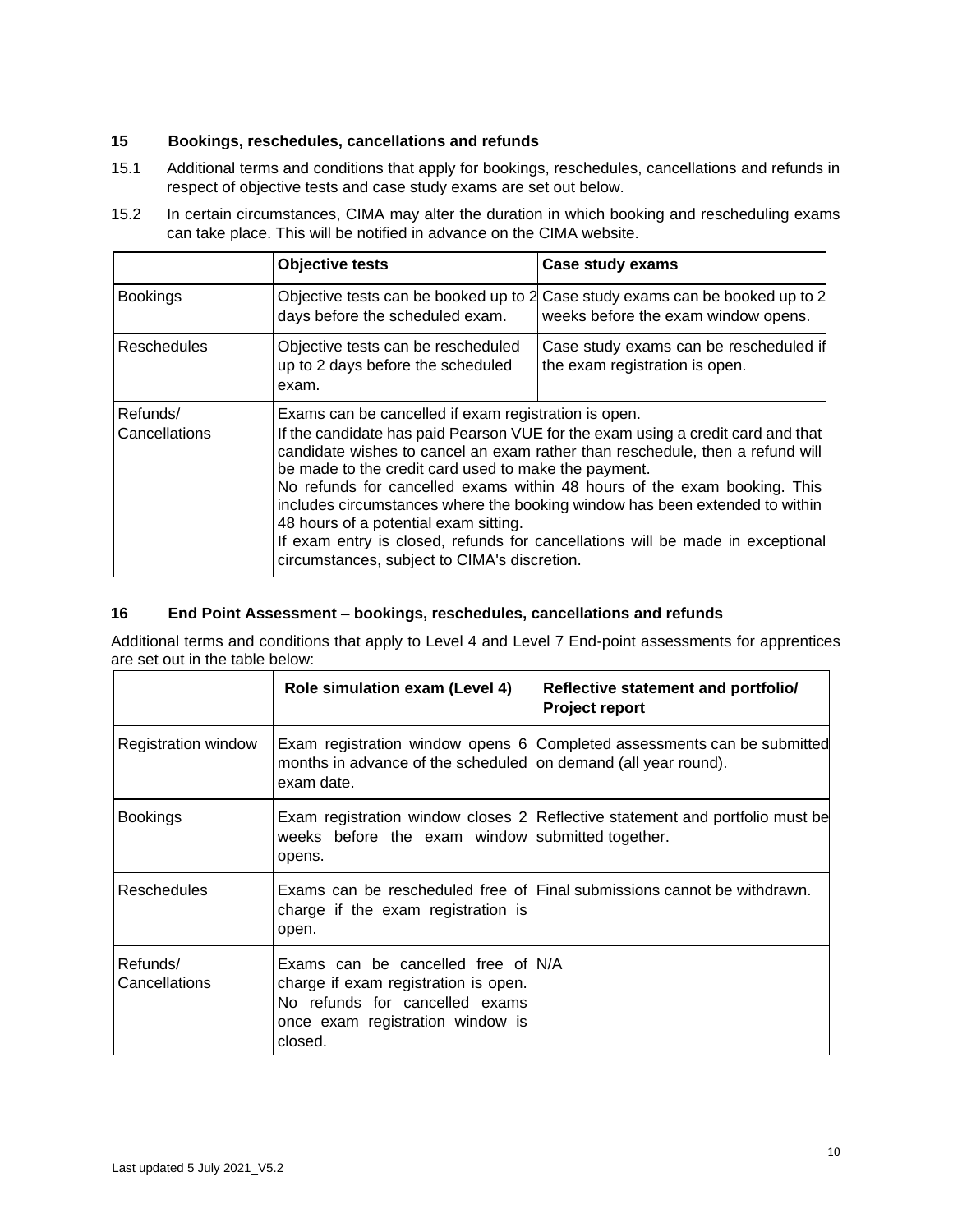| Time to complete<br>(Level 4 only) | Both components of End-point assessment must be completed within a 12month<br>period. In the event that the 12-month period expires before the failed<br>assessment is passed, the apprentice must reattempt both assessment<br>components.                                         |  |
|------------------------------------|-------------------------------------------------------------------------------------------------------------------------------------------------------------------------------------------------------------------------------------------------------------------------------------|--|
| <b>Resits</b>                      | There are no maximum number of attempts at the End-point assessment. Please<br>note all costs associated with an apprentice undertaking further assessment                                                                                                                          |  |
|                                    | attempts on any component will not automatically qualify for government funding.<br>The apprentice and employer should agree who will pick up the cost of resits and<br>confirm this in a written agreement. Prices for resits are available on the Endpoint<br>assessment website. |  |

### **17 Allocation of payments**

Payments received by CIMA will be allocated to customer orders in the following order:

- Subscriptions (when due)
- Registration fees
- **Exemption fees (including exam waiver fees)**
- Exam fees
- Membership application fees
- CIMAstudy.com and non-core qualifications fees
- Local event fees
- Other fees.

### **18 Reasonable adjustments / Special accommodations**

- 18.1 CIMA welcomes entries from candidates with disabilities or special requirements and will use its best endeavours to provide additional help or concessions, such as extra exam time, as appropriate to individual needs. In addition, CIMA will, through the Test Centre or via Online Proctored Examinations, use best endeavours to provide the reasonable accommodations/ adjustments that have been shown to be necessary for the candidate to undertake the test. The costs of these reasonable accommodations/adjustments to the test will not be borne by the candidate.
- 18.2 Candidates can bring a number of comfort aids such as medicines to examinations without prior approval. A full list of permitted items can be found onlin[e www.pearsonvue.com/accommodations.](http://www.pearsonvue.com/accommodations)
- 18.3 Candidates can contact CIMA to apply for reasonable adjustments at any time and must do so in advance of booking their first exam. If you do require reasonable adjustments to be made but only inform us at the time of sitting the exam, we are unlikely to be able to assist and you may forfeit any right to a refund of the exam fee.
- 18.4 If you have a special requirement, please notify the CIMA's Exam Operations Team in writing of your requirements by sending a covering letter and supporting medical documentation from a professional. This can be submitted by e-mailing the documentation to: Exams.Consideration@aicpa-cima.com
- 18.5 Supporting medical information, which is the sole responsibility of the candidate to provide, must be on the physician's or other qualified healthcare professional's letterhead, typed, dated and signed by the physician or other qualified healthcare professional.
- 18.6 The written documentation supporting the accommodation you are requesting must include the following:
	- 18.6.1 a specific diagnosis and date of your diagnosis.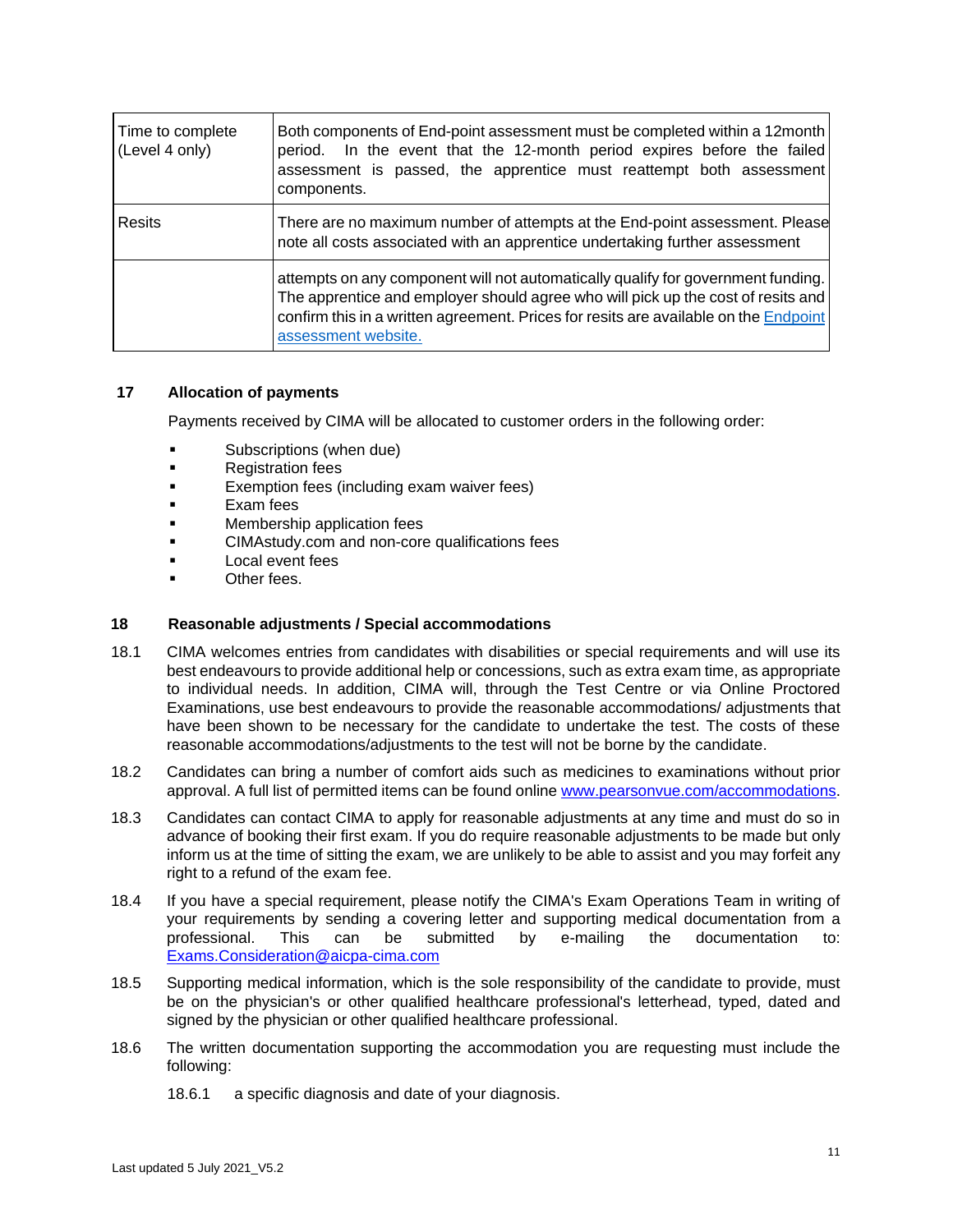- 18.6.2 specific and current findings that support your diagnosis (relevant medical history, tests administered, date of the most current evaluation, within the last three (3) years).
- 18.6.3 specific recommendations for your testing accommodation(s) including a detailed explanation of why the accommodation is needed. If the accommodation includes extra time, please indicate the amount of time requested.
- 18.6.4 evidence that similar accommodations have been made for the candidate in other educational or testing situations or in employment settings, or an explanation of why no such accommodation was made in the past but is now required.
- 18.6.5 if appropriate, approved reasonable adjustments will remain in force for the duration of your studies with CIMA. Thus, you only need to apply once, not for every exam that you book.
- 18.6.6 all information submitted will be treated as confidential. Only the administrators responsible for the processing of the application will have access to your medical information.

**Important Note:** Additional information may be requested after a review of your information. Accommodations which fundamentally alter the nature or security or validity of the assessment will not be granted.

- 18.7 Applications for special requirements/reasonable adjustments will be processed within 7 working days of receipt of supporting documentation.
- 18.8 For those candidates with approved reasonable adjustments who will be taking the exam at a Test Centre, you will need to book your exam(s) by phone with CIMA to ensure that your chosen Test Centre will be prepared for your exam appointment on the day. Full details of how to do this will be provided once your application has been successfully completed. Please also allow sufficient time between the time of the booking and the exam appointment to ensure that the Test Centre can prepare for the delivery of your exam.

With respect to Online Proctored Examinations, you acknowledge it may not be possible for CIMA to offer reasonable adjustments which would permit a candidate with certain special requirements or disability to take the exam in that way. In this instance, we will inform such candidate as soon as reasonably practicable and take such steps, as we deem reasonably fit, with a view to ensuring they can take the examination at a Test Centre instead.

18.9 For further details please refer to CIMA's full [Special accommodations policy](https://www.cimaglobal.com/Studying/Exams/Exam-policies/)

### **19 Parental/legal guardian consent**

- 19.1 Candidates sitting an Online Proctored Examination must be at least 13 years old at the time of scheduling an exam (not the date of the exam). Parental or legal guardian consent is required for candidates 13 to 16 years old (inclusive) prior to scheduling the exam.
- 19.2 To request a consent authorisation form, please contact Assessment.Team@aicpa-cima.com. Note that the consent process can take up to 7-10 business days to complete from the first point of contact and candidates should wait for written confirmation from CIMA that the consent authorisation form has been accepted prior to scheduling an exam.
- 19.3 During the Online Proctored Examination check-in process, candidates aged 13-16 (inclusive) years are required to have the parent or legal guardian that signed their consent form with them, and the parent/legal guardian needs to present an ID confirming his/her identify and that he/she (the parent/legal guardian) is over 18. The greeter will ask the parent/legal guardian to use the Mobile ID tool to upload his/her ID.
- 19.4 The parent/legal guardian must show the signed authorisation form either by using the camera on the candidate's computer or by using the Mobile ID tool to upload it digitally, must reconfirm verbally their consent to the candidate in question taking the exam, and will then be asked to leave the